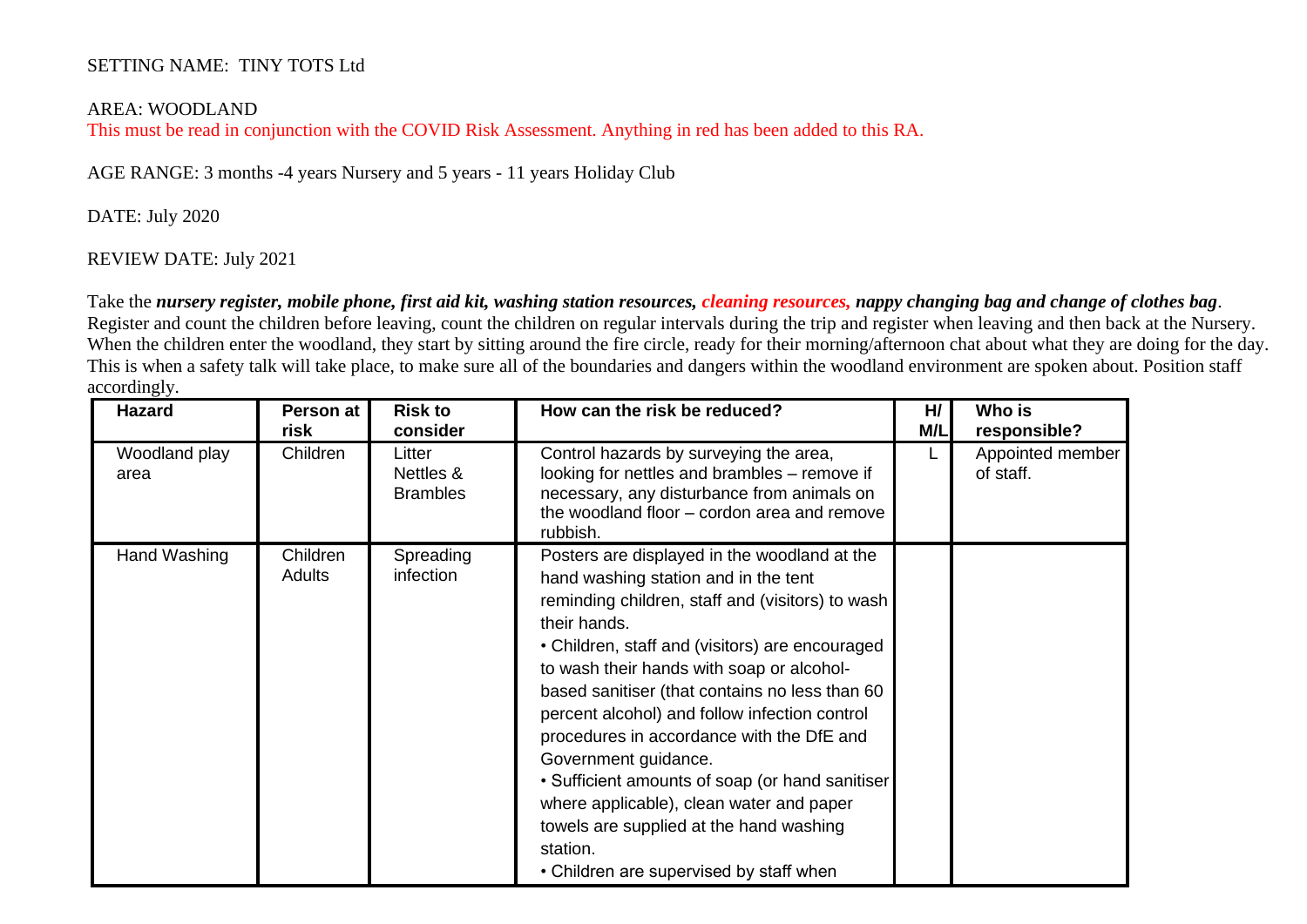|                                                                                  |                           |                                                          | washing their hands to ensure it is done<br>correctly.                                                                                                                                                                                                                                                                                                                                                                                                                                                                                                                                                                                                      |   |                   |
|----------------------------------------------------------------------------------|---------------------------|----------------------------------------------------------|-------------------------------------------------------------------------------------------------------------------------------------------------------------------------------------------------------------------------------------------------------------------------------------------------------------------------------------------------------------------------------------------------------------------------------------------------------------------------------------------------------------------------------------------------------------------------------------------------------------------------------------------------------------|---|-------------------|
| <b>Cleaning shared</b><br>resources<br><b>Cleaning the Mud</b><br><b>Kitchen</b> | Children<br>Adults        | Poor<br>housekeeping<br>Spread of<br>infection           | Shared resources required for play and<br>learning experiences of children should be<br>regularly washed and/or sterilised before the<br>next bubble/cohort of children use them.<br>• Loose Part play will be limited to resources<br>that can be washed.<br>• Water play in shared trays of standing water<br>will be suspended. Water play will be limited<br>to;<br>Single use by an individual<br>÷<br>In Small quantities in the mud kitchen for<br>pouring and mixing. Antibacterial detergent<br>should be added.<br>At the end of a session before the next<br>bubble/cohort of children use this area, clean<br>down surfaces using soap & water. |   |                   |
| Weather                                                                          | Children<br><b>Adults</b> | Getting too<br>cold or warm.                             | Ensure the children are warm and comfortable<br>and are wearing a jumper, waterproof jacket<br>and trousers. This should be adapted in the<br>summer months.                                                                                                                                                                                                                                                                                                                                                                                                                                                                                                | L | Lead practitioner |
|                                                                                  |                           | Too windy<br><b>Falling trees</b><br>and branches        | If the winds are high the trip to the woods<br>should be aborted. A weather check must be<br>carried out and recorded before the decision<br>is made to take the children to the woods if<br>there are high winds. If the winds get high<br>whilst already in the woodland and branches<br>start to fall, we will leave the woodland<br>immediately. There isn't any legislation<br>however the Forest School rule is above 40<br>mph.                                                                                                                                                                                                                      |   |                   |
| Lost child                                                                       | Children                  | Losing a child<br>Getting<br>separated from<br>the group | <b>Introduction</b><br>Talk about any possible dangers when<br>walking too and playing in the woods. Discuss<br>the importance of staying together with their<br>'buddy'.<br><b>Registration</b>                                                                                                                                                                                                                                                                                                                                                                                                                                                            | L | Lead practitioner |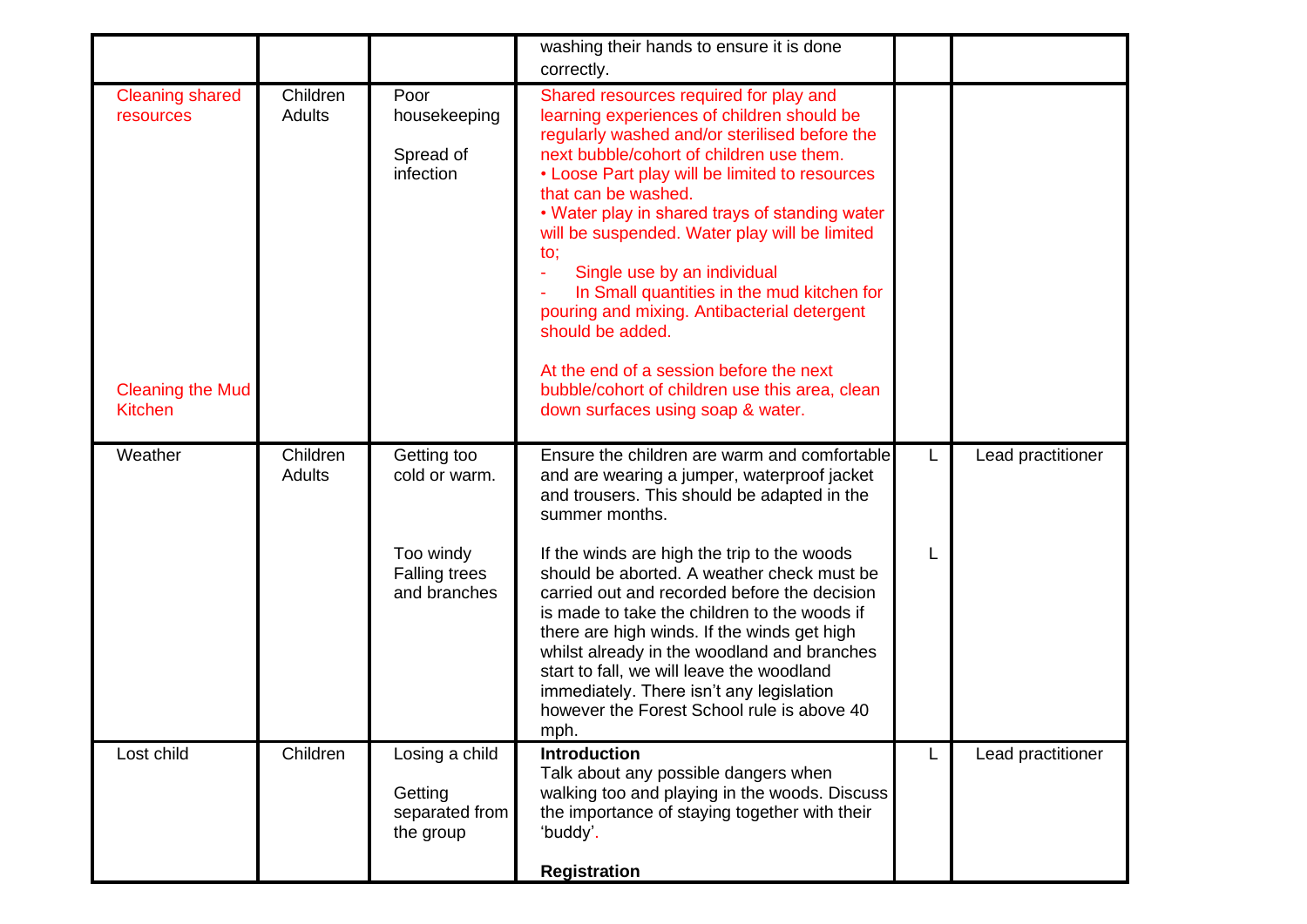|                 |                           | Crossing the<br>boundary                             | Children MUST be registered at the nursery<br>and when they arrive in the base camp, when<br>visiting/leaving other areas of the woods,<br>when leaving the woods to return to nursery<br>and when they are back in the nursery.<br>Headcount throughout the session.<br>Procedures walking to the woods<br>An adult always leads the group and then<br>other adults are positioned amongst the<br>children with one adult at the rear.<br>Enter the woodland through the security gate<br>ensuring that is closed behind the group.<br><b>Boundaries</b><br>At the woods talk about staying inside the<br>boundaries. These are orange coloured<br>pieces of ribbon hung in the trees around the<br>base camp area, so they are visible to all<br>users. These to be updated each year.<br><b>Policy</b><br>Please refer to Lost Child Policy. |   |                          |
|-----------------|---------------------------|------------------------------------------------------|-------------------------------------------------------------------------------------------------------------------------------------------------------------------------------------------------------------------------------------------------------------------------------------------------------------------------------------------------------------------------------------------------------------------------------------------------------------------------------------------------------------------------------------------------------------------------------------------------------------------------------------------------------------------------------------------------------------------------------------------------------------------------------------------------------------------------------------------------|---|--------------------------|
| Parachute Tent  | Children<br>Adults        | Injury because<br>the tent is not<br>secured         | Inspect the central pole and guide ropes daily<br>during routine checks. Report to the Forest<br>School Leader if there is any damage or the<br>equipment is starting to fail.                                                                                                                                                                                                                                                                                                                                                                                                                                                                                                                                                                                                                                                                  |   | All staff                |
| Pathway         | Children<br><b>Adults</b> | Slipping, falling                                    | As the path becomes worn and muddy it will<br>be slippery. Regular checks and monitoring. If<br>slippery more bark will need to be added.                                                                                                                                                                                                                                                                                                                                                                                                                                                                                                                                                                                                                                                                                                       | L | All staff                |
| Uneven surfaces | Children<br>Adults        | Tripping, falling                                    | With the children discuss and identify where<br>the ground becomes uneven or there is a<br>change of surface. Is it a tripping hazard?<br>How do they tell the group? - hand<br>signals/voice?                                                                                                                                                                                                                                                                                                                                                                                                                                                                                                                                                                                                                                                  | L | <b>Staff</b><br>Children |
| Hedge           | Children                  | Sting, irritant<br>Injury because<br>of loose stones | Regular checks<br>Removal of nettles and brambles to be<br>carried out by an adult, gloves must be worn.<br>Check for any loose stones in the hedge.<br>All Plants/Trees that are in the woodland or<br>garden area, are made safe by being<br>removed if poisonous or cut back for a safe<br>area of use. All children are made aware of<br>these at each session, and we use our<br>poisonous plants chart to refer back to and ID                                                                                                                                                                                                                                                                                                                                                                                                            |   | All Staff                |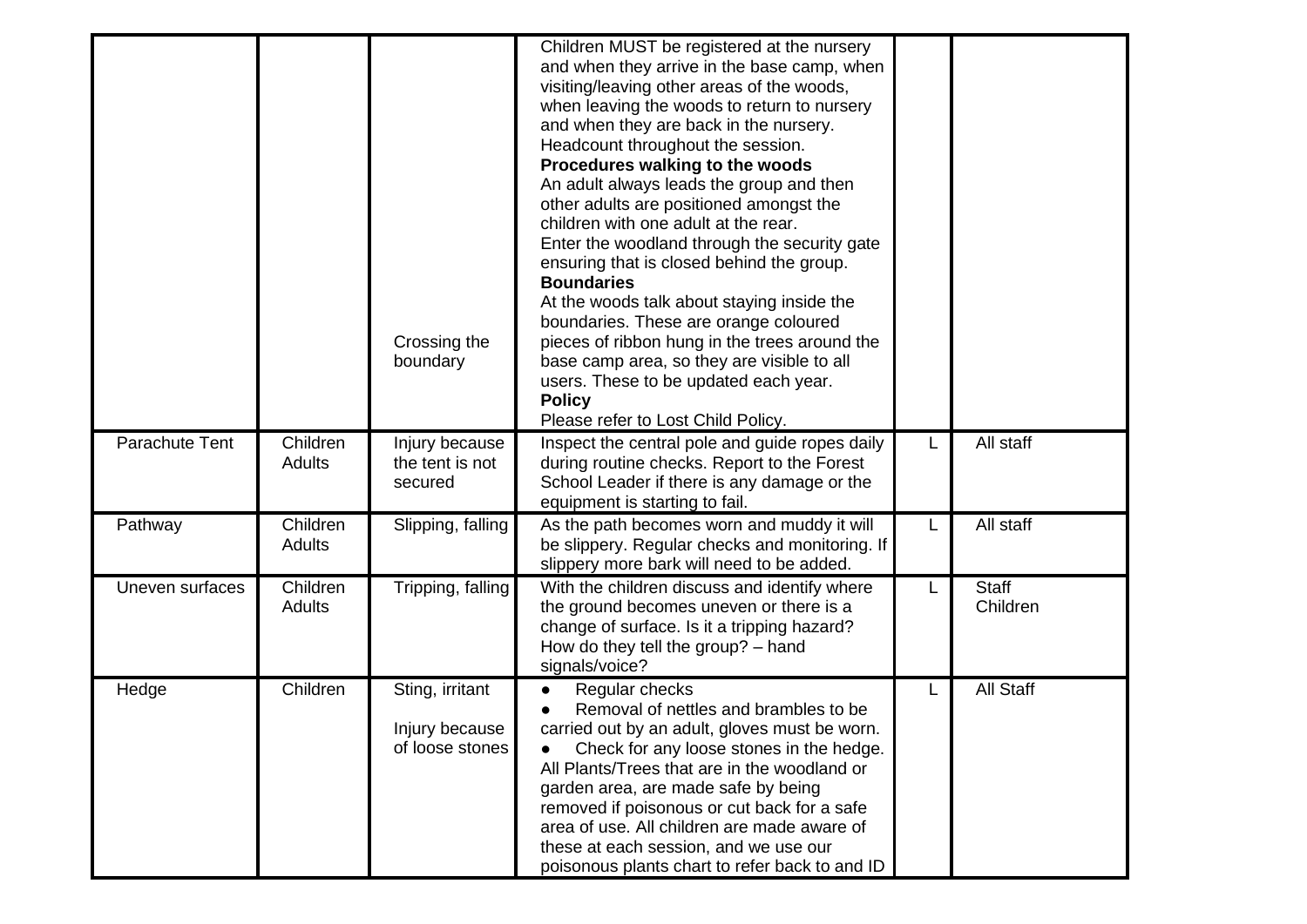|                                               |                           |                                                                                                        | when needed.                                                                                                                                                                                                                                                                                                                             |   |                       |
|-----------------------------------------------|---------------------------|--------------------------------------------------------------------------------------------------------|------------------------------------------------------------------------------------------------------------------------------------------------------------------------------------------------------------------------------------------------------------------------------------------------------------------------------------------|---|-----------------------|
| Animal habitats                               | Children<br><b>Adults</b> | Tripping<br>Infectious<br>diseases                                                                     | Identify where animals have made their<br>habitats, if they are not in the hedge-line mark<br>accordingly. Especially if holes have been<br>made within the play area.<br>Children must wash hands on their return.                                                                                                                      |   | All staff             |
| Trees/branches                                | Children<br><b>Adults</b> | Head/Eye<br>Injuries                                                                                   | Woodland management: To cut branches at<br>eye level and annually remove unwanted<br>trees.                                                                                                                                                                                                                                              |   | Management            |
| Seating logs<br><b>Balancing logs</b>         | Children                  | Falling                                                                                                | Model what to do in each area; logs for sitting<br>and logs for balancing. Teach the children<br>how to balance and jump off the balance log.<br>Holding the hands of children who are less<br>confident. Encourage the children to risk<br>assess if the log is too wet and slippery.                                                   | L | All staff<br>Children |
| Boundary logs                                 |                           | Crushing                                                                                               | To remain in place and not rolled across the<br>woodland. The logs are not play logs because<br>they are too large.                                                                                                                                                                                                                      | L |                       |
| Hammocks                                      |                           |                                                                                                        | Before use the hammocks/ropes must be<br>checked for fraying or if they have become<br>loose. When using the hammocks, show the<br>children how they are to be used (bottoms first<br>followed by legs) to prevent children from<br>falling out. Children must lie down in the<br>hammocks when in use. Hammocks can be<br>gently swung. |   |                       |
| Wooden Platform                               | Children<br><b>Adults</b> | Slipping                                                                                               | Totally avoid this area.<br><b>Action: remove platform</b>                                                                                                                                                                                                                                                                               | M | All staff<br>Children |
| Collecting<br>woodland objects<br>/ treasures | Children                  | Choking,<br>putting items in<br>their mouths.<br>Scratches,<br>picking up<br>inappropriate<br>objects. | <b>Woodland rules:</b><br>Nil by mouth: nothing should be eaten from<br>the woodland.<br>No touching/eating of poisonous plants/trees<br>to include wild cherries.<br>Do not pass the ribbons in the base camp<br>area, these are our boundaries.<br>You can climb trees, but only when an adult is<br>present, and to a safe height.    |   | All staff<br>Children |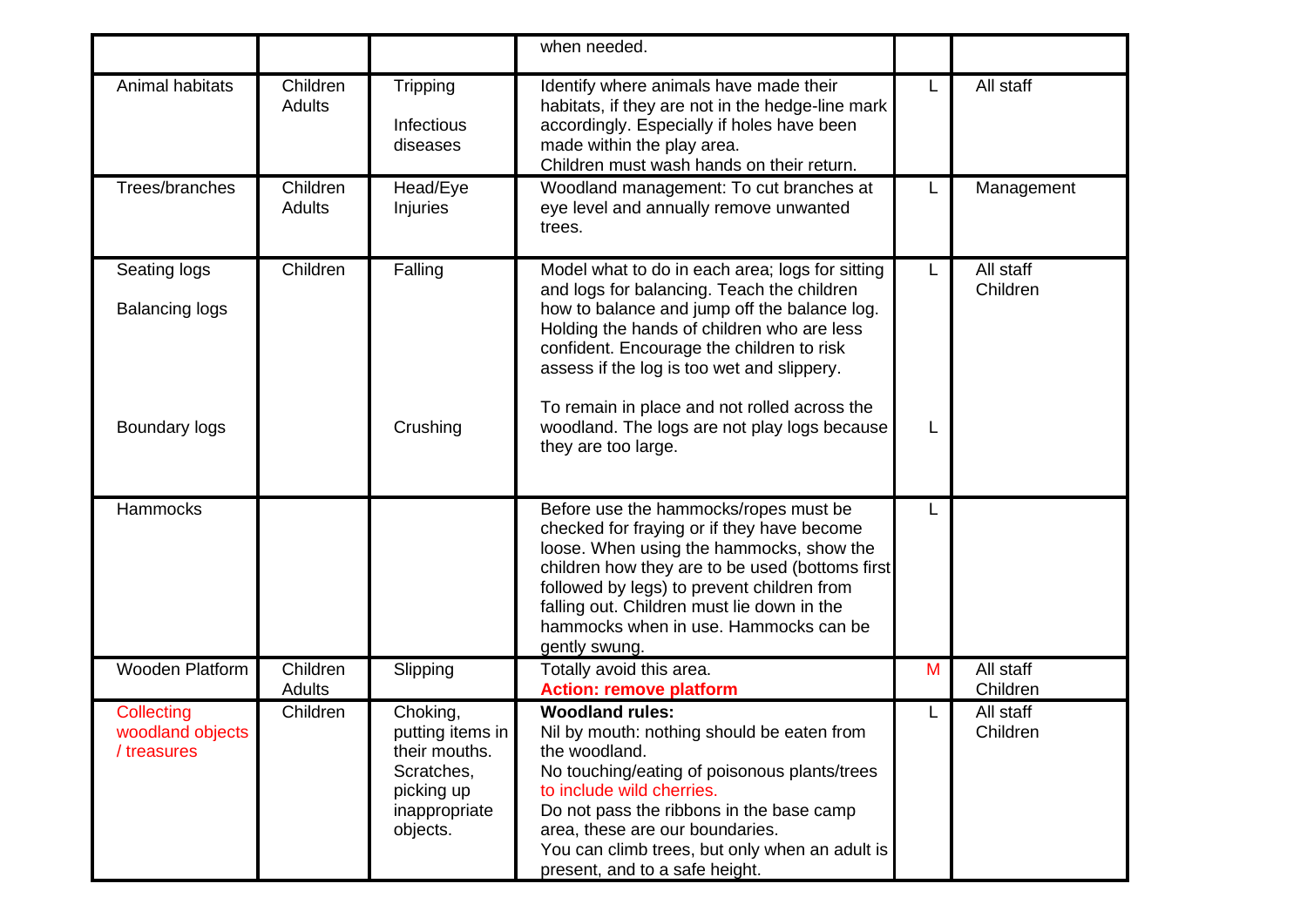| <b>Small Natural</b><br>Loose Part:<br>Acorns |                     |                                                   | When playing with sticks these are to be kept<br>low and pointing down if walking with them.<br>Only enter the stream with an adult.<br>When Den Building, make sure the structure<br>is safe before entering it.<br>Children are taught and made aware of<br>possible hazards, such as the holly, nettles,<br>wild cherries and brambles. Staff to talk to the<br>children about certain hazards while sitting |   |           |
|-----------------------------------------------|---------------------|---------------------------------------------------|-----------------------------------------------------------------------------------------------------------------------------------------------------------------------------------------------------------------------------------------------------------------------------------------------------------------------------------------------------------------------------------------------------------------|---|-----------|
|                                               |                     |                                                   | around the fire circle at the beginning of each<br>session. Encourage the children to become<br>part of the risk assessing process. Make this<br>part of their Forest School routine each week.                                                                                                                                                                                                                 |   |           |
|                                               |                     |                                                   | <b>Supervision</b><br>Anything too small, such as acorns or wild<br>cherries etc. must be kept out of reach of<br>children under three. A visual sweep of the<br>woodland base camp MUST be carried out<br>before the children are allowed to play<br>independently. Staff should always closely<br>supervise the children when they are<br>exploring natural loose parts that are found on                     |   | 05/07/19  |
|                                               |                     |                                                   | the woodland floor.                                                                                                                                                                                                                                                                                                                                                                                             |   |           |
|                                               |                     |                                                   | To remove the hazard of small natural<br>loose parts:<br>Anything too small, such as conkers,<br>acorns etc. must be kept out of reach of<br>children unless they are using them during a<br>supervised activity, which has been risk<br>assessed.                                                                                                                                                              |   |           |
|                                               |                     |                                                   | To record daily checks and use each<br>visit. See attached daily check chart.                                                                                                                                                                                                                                                                                                                                   |   |           |
| Foraging                                      | Children/A<br>dults | Ingesting or<br>collecting<br>poisonous<br>plants | This must be fully risk assessed and validated<br>by the Forest School Leader. Whilst<br>harvesting natural plants the children must not<br>ingest anything. This activity must be<br>supervised at all times. The following<br>examples can be used:<br><b>Blackberries, Wild Cherries and Elderflower</b>                                                                                                     | L | All Staff |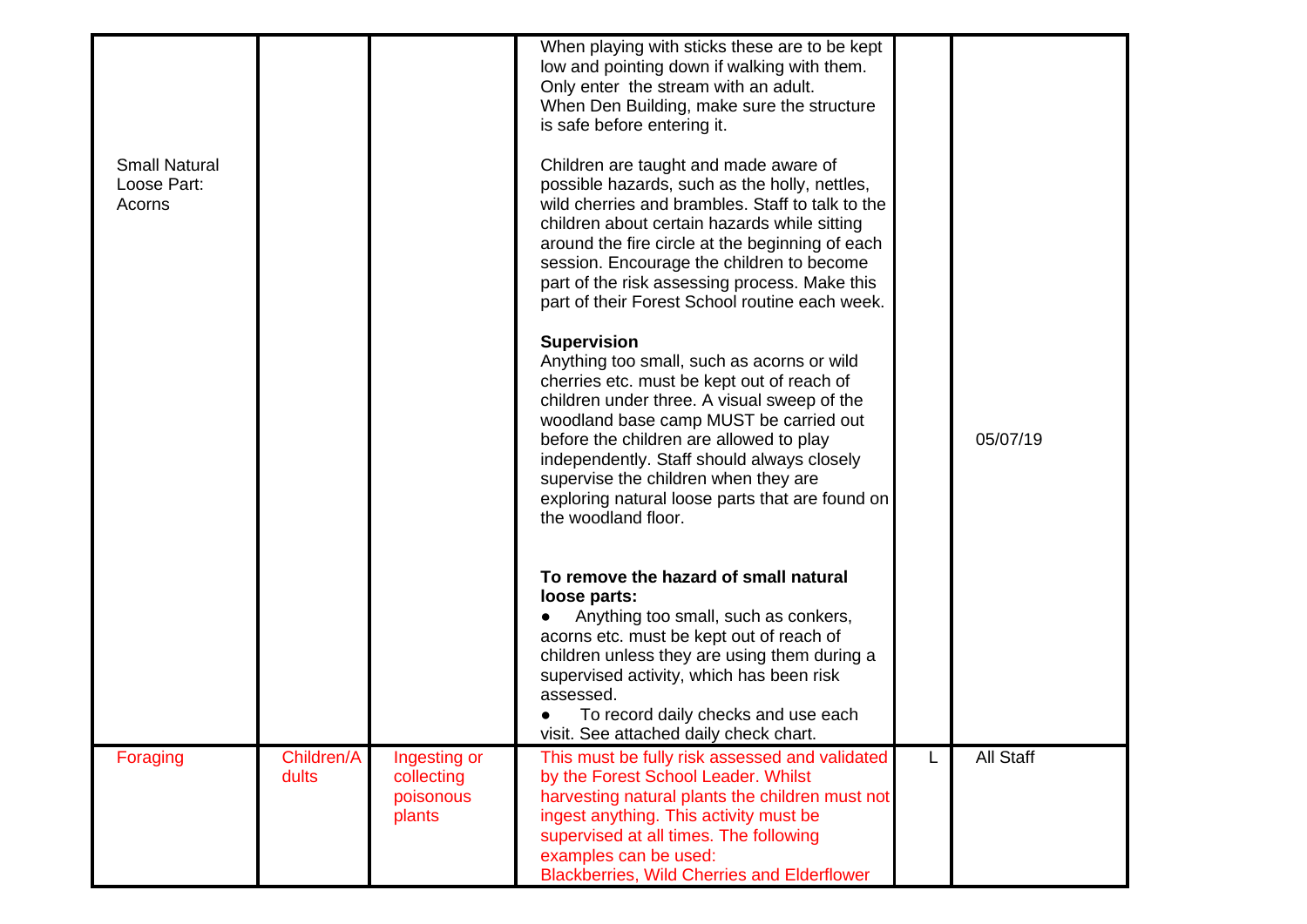|                                     |                     |                                                                                                                                                                                                                | for cordial or jam. Avoid collecting mushrooms<br>and always check the plant audit.                                                                                                                                                                                                                                                                                                                                                                                                                                                                                                                                                                                                                                                                                                 |   |           |
|-------------------------------------|---------------------|----------------------------------------------------------------------------------------------------------------------------------------------------------------------------------------------------------------|-------------------------------------------------------------------------------------------------------------------------------------------------------------------------------------------------------------------------------------------------------------------------------------------------------------------------------------------------------------------------------------------------------------------------------------------------------------------------------------------------------------------------------------------------------------------------------------------------------------------------------------------------------------------------------------------------------------------------------------------------------------------------------------|---|-----------|
| <b>Woodland Stream</b><br>and banks | Children/A<br>dults | Drowning,<br>slipping and<br>falling, stuck in<br>the mud, falling<br>off the banks,<br>being hit by a<br>thrown stone.                                                                                        | An initial assessment is made of the stream<br>focussing on its depth, the speed of the water<br>and any trip hazards.<br>Adults must accompany the children into the<br>stream and remain with them at all times.<br>Each activity using the stream will be<br>individually risk assessed, which must be<br>shown on the weekly planning.<br><b>Ratio/Positioning</b><br>1 member of staff positioned where children<br>enter. 1 member staff leading the children<br>downstream. 1 member of staff positioned on<br>the bank.<br>Holiday Club children, they like to walk along<br>the banks and climb on fallen trees by the<br>stream. They are always with an adult but are<br>able to assess their own risks with an adult's<br>help. Boundaries are set and the children are | L | All Staff |
| <b>Tree Climbing</b>                | Children/A<br>dults | Falling from<br>trees, branches<br>breaking when<br>climbing,<br>children at the<br>bottom of the<br>tree getting<br>hurt from fallen<br>branches.<br>Scratches and<br>cuts Broken<br>bones.<br>Head injuries. | told where they can climb and explore.<br>Nursery children can climb specific trees with<br>adult help and supervision. They are given a<br>safety talk on how to always have three parts<br>of the body touching the tree at all times. The<br>three point touch - using arms and legs. The<br>height of the climb is limited to no further than<br>the height of themselves.<br>Holiday club children will take more risks<br>when climbing trees and will know their own<br>abilities. They will always be with an adult and<br>will not climb trees unless an adult is present.<br>Children should not climb higher than adults<br>can reach.                                                                                                                                   | L | All Staff |
| Tyre Wall &<br>Slackline            |                     | Falling,<br>fractures, head<br>injuries                                                                                                                                                                        | Children must be supervised. The adult must<br>be in close proximity to the child so they are<br>supported across the obstacle. One child at a<br>time on the obstacle.                                                                                                                                                                                                                                                                                                                                                                                                                                                                                                                                                                                                             |   |           |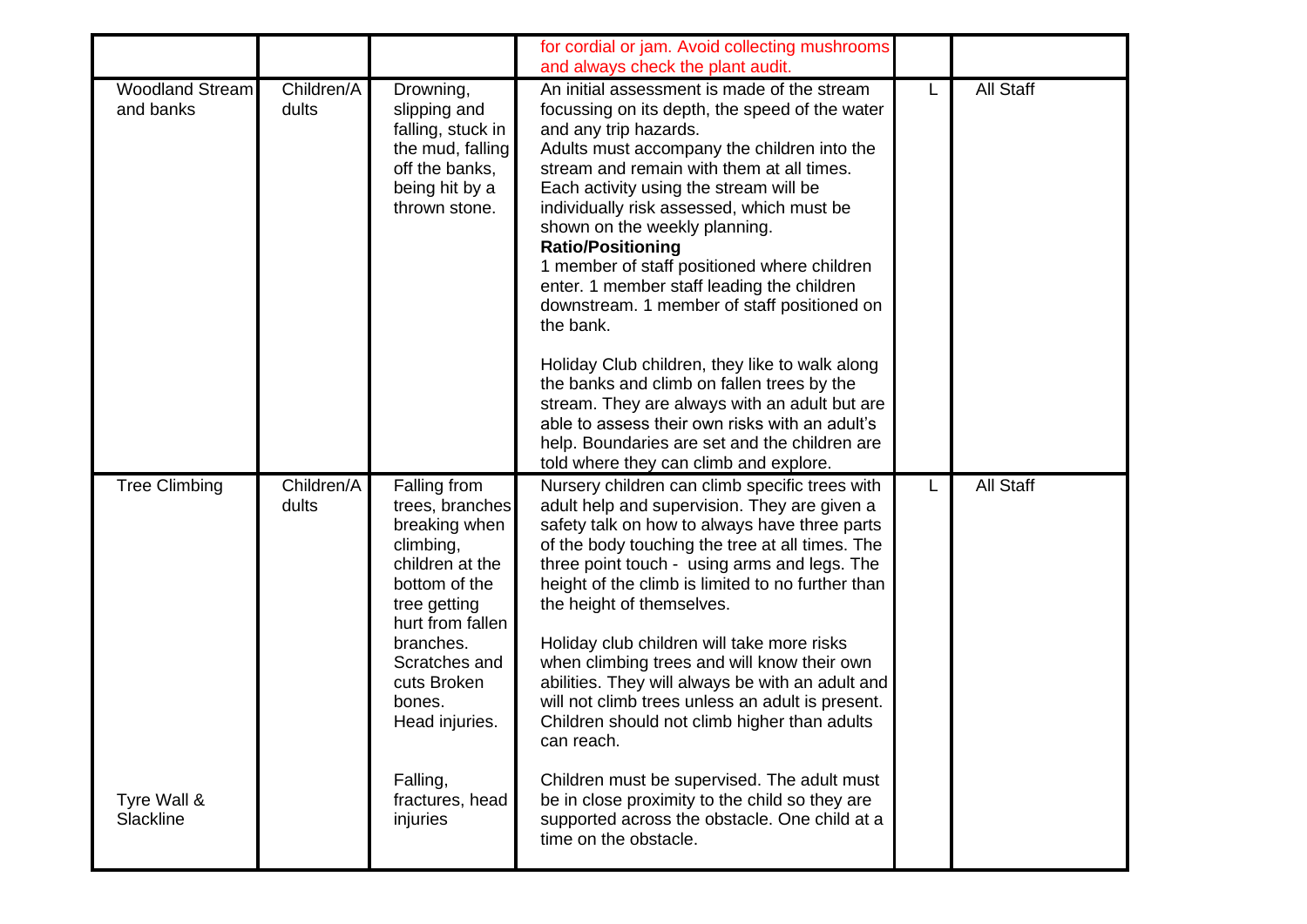|               |                     |                                                                                 | The ropes safely secured and checked<br>regularly.                                                                                                                                                                                                                                                                                                                                                                                                                                                                                                                                                                                                                                                                                                                                                                                                                                                                                                  |   |           |
|---------------|---------------------|---------------------------------------------------------------------------------|-----------------------------------------------------------------------------------------------------------------------------------------------------------------------------------------------------------------------------------------------------------------------------------------------------------------------------------------------------------------------------------------------------------------------------------------------------------------------------------------------------------------------------------------------------------------------------------------------------------------------------------------------------------------------------------------------------------------------------------------------------------------------------------------------------------------------------------------------------------------------------------------------------------------------------------------------------|---|-----------|
| Mudslide/Bank | Children/A<br>dults | Slipping,<br>falling, ripping<br>clothes, child<br>getting stuck in<br>the mud. | Children are supervised at all times by the<br>mudslides and while playing on the banks by<br>the streams. These areas are checked for<br>sharp stones, roots and other debris before<br>the children use them.                                                                                                                                                                                                                                                                                                                                                                                                                                                                                                                                                                                                                                                                                                                                     | L | All staff |
| <b>Ticks</b>  |                     | Lyme Disease                                                                    | Ticks can sometimes pass on disease to<br>humans, including Lyme disease. Not all ticks<br>carry disease. Removing ticks quickly and<br>safely greatly reduces any risk of illness.<br>Just carefully check for ticks after a visit<br>to the woodland.<br>If parents pick up from the woods ask<br>them to complete the check.<br>$in 8$<br>around<br>around<br>waist &<br>the hair<br>back<br>& ears<br>between<br>under<br>legs & back<br>arms<br>of knees<br>feet &<br>inside<br>between<br>belly<br>toes<br>button<br>If found, record on an accident/incident form<br>and pass on a tick information sheet to<br>parents.<br>Remove the tick as soon as possible<br>The safest way to remove a tick is to use<br>a tick removal tool.<br>Inform parents to keep an eye on the bite site.<br>If a large red rash develops, or if you feel<br>unwell, tell your doctor your child has been<br>bitten by a tick. (Note: A small, itchy spot is a |   | All staff |